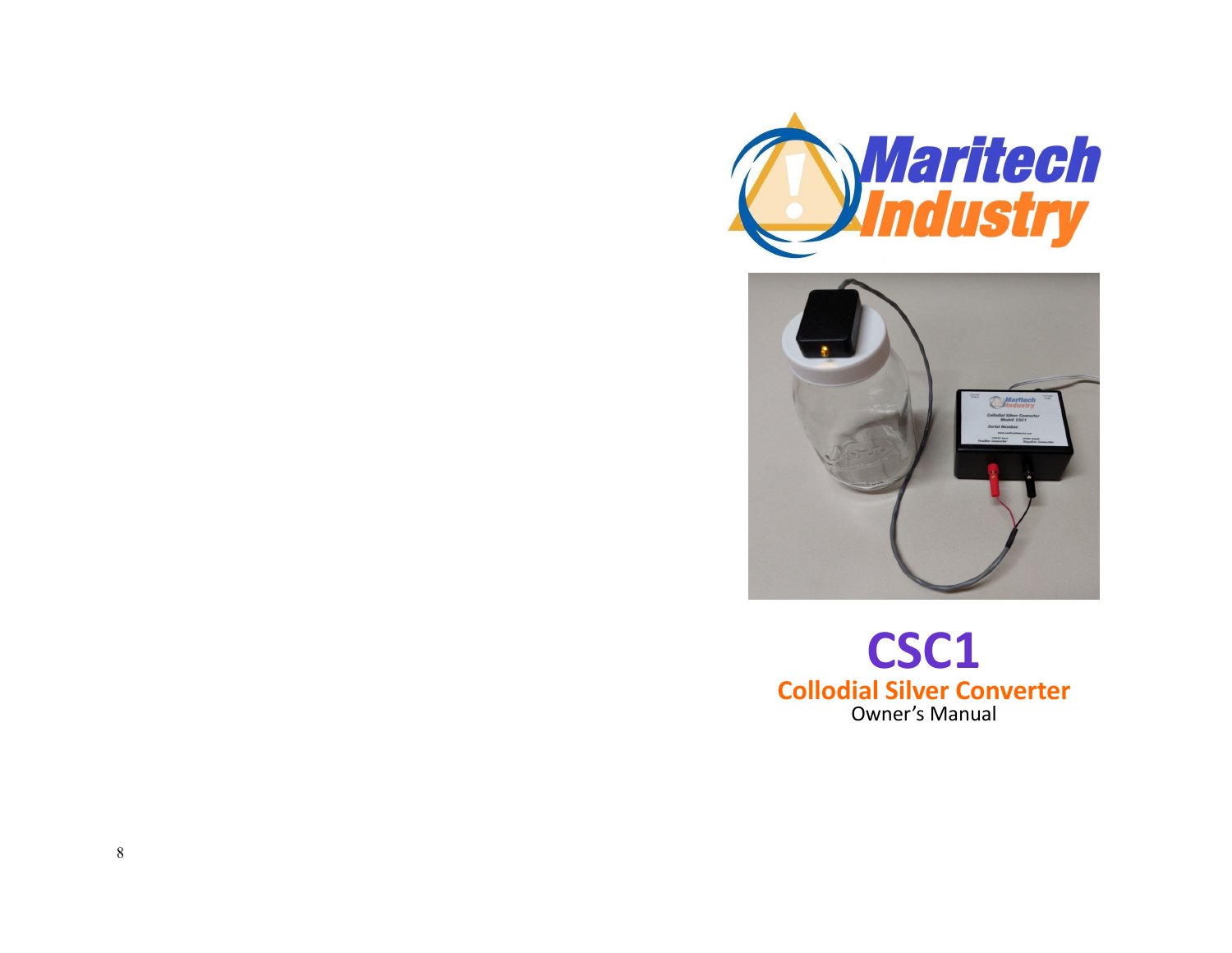## **NOTES:**



**Collodial Silver Converter**

| <b>MODEL:</b>                 | CSC <sub>1</sub> |
|-------------------------------|------------------|
| INPUT VOLTAGE:                | <b>120 VAC</b>   |
| <b>OUTPUT VOLTAGE: 29 VDC</b> |                  |
| 5x20mm Fuse:                  | $1/4$ Amp        |
| <b>For More Information:</b>  |                  |
| info@maritechindustry.com     |                  |
| service@maritechindustry.com  |                  |
| www.maritechindustry.com      |                  |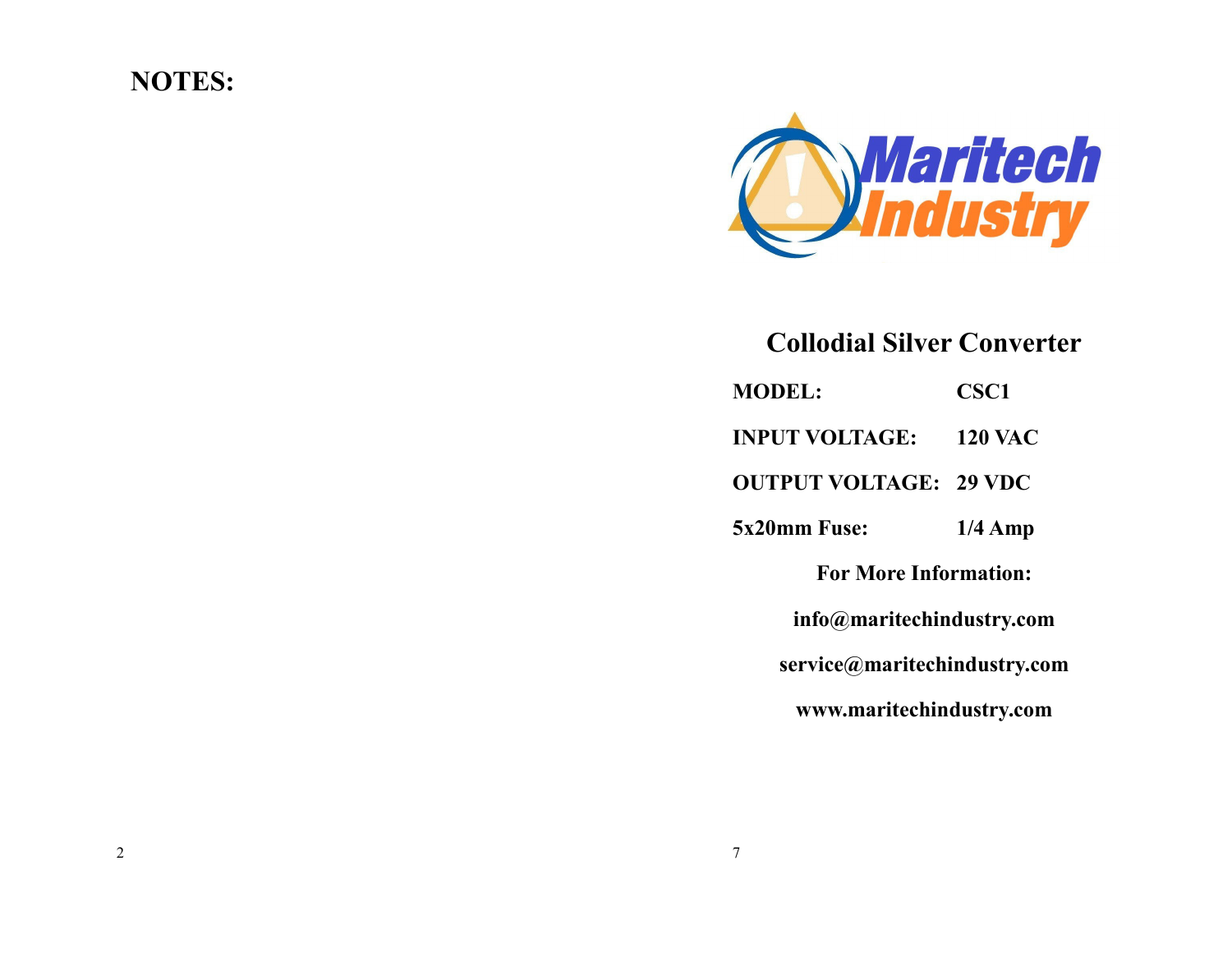## Maritech Industry CSC1 Collodial Silver Converter

Welcome to the Maritech Industry family of Collodial Silver Converter Unit. This robust design of the Collodial Silver Converter Unit will provide you with years of reliable operation. Short circuit and current feedback circuitry designed into the Collodial Silver Converter to protect the circuitry. Specifications for the discreet components are rated over the usual engineered requirements for all operation of the Unit. This will afford for reliable and long operation. We design Electronic Equipment to provide you the means to produce your own Anti-microbial Solutions.

Using this device will assist you in the generation of your product with broad-spectrum anti-microbial properties.

Use your own recipe or the recipes provided on the internet for the generation of your solution thru the electrolysis process (chemical decomposition produced by passing an electric current through a liquid or solution containing ions).

## Trouble Shooting:

If the Indicator LED fails to illuminate, check the Wall Outlet for power. Check the 1/4 Amp Fuse located in the back of the CSC Unit, and also check your connections from the Cap to the CSC Unit.

LED is illuminating but the Electrolysis hasn't started. Turn off the CSC Unit, remove the Cap and make sure the Silver Rods are not oxidized. If so, clean the Silver Rods. Make sure the Silver Rods are secure in the Connectors and are spaced about an inch apart. Place the Cap back on the Glass Jar and turn on the CSC Unit.



For more assistance,please contact us at:

service@maritechindustry.com